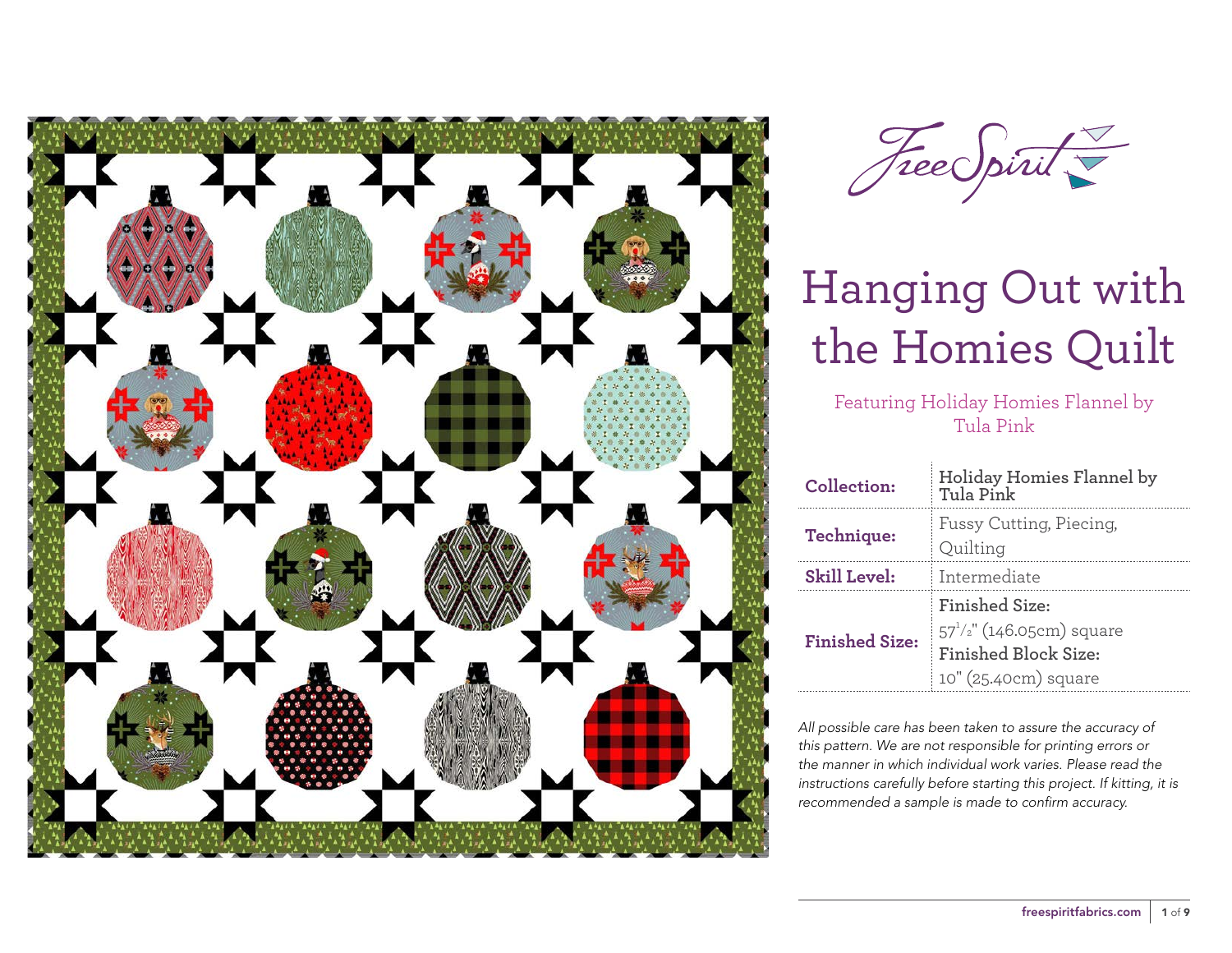

*Project designed by Stacey Day | Tech edited by Alison M. Schmidt*

### **Fabric Requirements**

| <b>DESIGN</b>                        | <b>COLOR</b>      | <b>ITEM ID</b>       | <b>YARDAGE</b>               |
|--------------------------------------|-------------------|----------------------|------------------------------|
| (A) Buck, Buck, Goose                | <b>BLUESPRUCE</b> | FNTP001.BLUESPRUCE   | $\frac{1}{2}$ yard (0.46m)   |
| <b>Buck, Buck, Goose</b><br>(B)      | <b>PINEFRESH</b>  | FNTP001.PINEFRESH    | $\frac{1}{2}$ yard (0.46m)   |
| (C) Check Yo'self                    | <b>HOLLYBERRY</b> | FNTP002.HOLLYBERRY** | $\frac{1}{4}$ yard (0.23m)   |
| (D) Check Yo'self                    | <b>INK</b>        | <b>FNTP002.INK*</b>  | $\frac{5}{8}$ yard (0.57m)   |
| (E) Check Yo'self                    | <b>PINEFRESH</b>  | FNTP002.PINEFRESH**  | $\frac{1}{4}$ yard (0.23m)   |
| (F) Road Trip                        | <b>BLUESPRUCE</b> | FNTP003.BLUESPRUCE   | $\frac{1}{8}$ yard (0.11m)   |
| (G) Road Trip                        | <b>HOLLYBERRY</b> | FNTP003.HOLLYBERRY** | $\frac{1}{4}$ yard (0.23m)   |
| (H) Road Trip                        | <b>PINEFRESH</b>  | FNTP003.PINEFRESH    | $\frac{3}{4}$ yard (0.69m)   |
| <b>Family Tree</b><br>(1)            | <b>BLUESPRUCE</b> | FNTP004.BLUESPRUCE** | $\frac{1}{4}$ yard (0.23m)   |
| <b>Family Tree</b><br>$(\mathsf{U})$ | <b>PINEFRESH</b>  | FNTP004.PINEFRESH**  | $\frac{1}{4}$ yard (0.23m)   |
| (K) Peppermint Stars                 | <b>INK</b>        | <b>FNTP005.INK**</b> | $\frac{1}{4}$ yard (0.23m)   |
| (L) Peppermint Stars                 | <b>PINEFRESH</b>  | FNTP005.PINEFRESH**  | $\frac{1}{4}$ yard (0.23m)   |
| (M) Yule Log                         | <b>HOLLYBERRY</b> | FNTP006.HOLLYBERRY** | $\frac{1}{4}$ yard (0.23m)   |
| (N) Yule Log                         | INK.              | <b>FNTP006.INK**</b> | $\frac{1}{4}$ yard (0.23m)   |
| (O) Yule Log                         | <b>PINEFRESH</b>  | FNTP006.PINEFRESH**  | $\frac{1}{4}$ yard (0.23m)   |
| (P) Flannel Solids                   | <b>INK</b>        | FNTP007.INK          | $\frac{7}{8}$ yard (0.80m)   |
| (Q) Flannel Solids                   | <b>SNOW</b>       | FNTP007.SNOW         | $2\frac{1}{4}$ yards (2.06m) |

*\* binding*

*\*\* Fabrics C, E, G, I-O: can substitute a Fat Quarter or Fat Eighth for each 1 ⁄4 yard cut*

### **Backing (Purchased Separately)**

#### 44" (7.43m) wide

| <b>Flannel Solids</b> | <b>PINEFRESH</b> | FNTP001.PINEFRESH | $3\%$ yards (3.43m) |
|-----------------------|------------------|-------------------|---------------------|
| OR                    |                  |                   |                     |
| 108" (2.51m) wide     |                  |                   | 2 yards (1.83m)     |



### **Additional Recommendations**

- 100% cotton thread in colors to match
- 66" (1.68m) square batting
- 1 printed copy each of [Templates 1 and 2 on page 7](#page-7-0)
- 2 printed copies of [Template 3 on page 8,](#page-8-0)  taped together
- Template plastic (optional)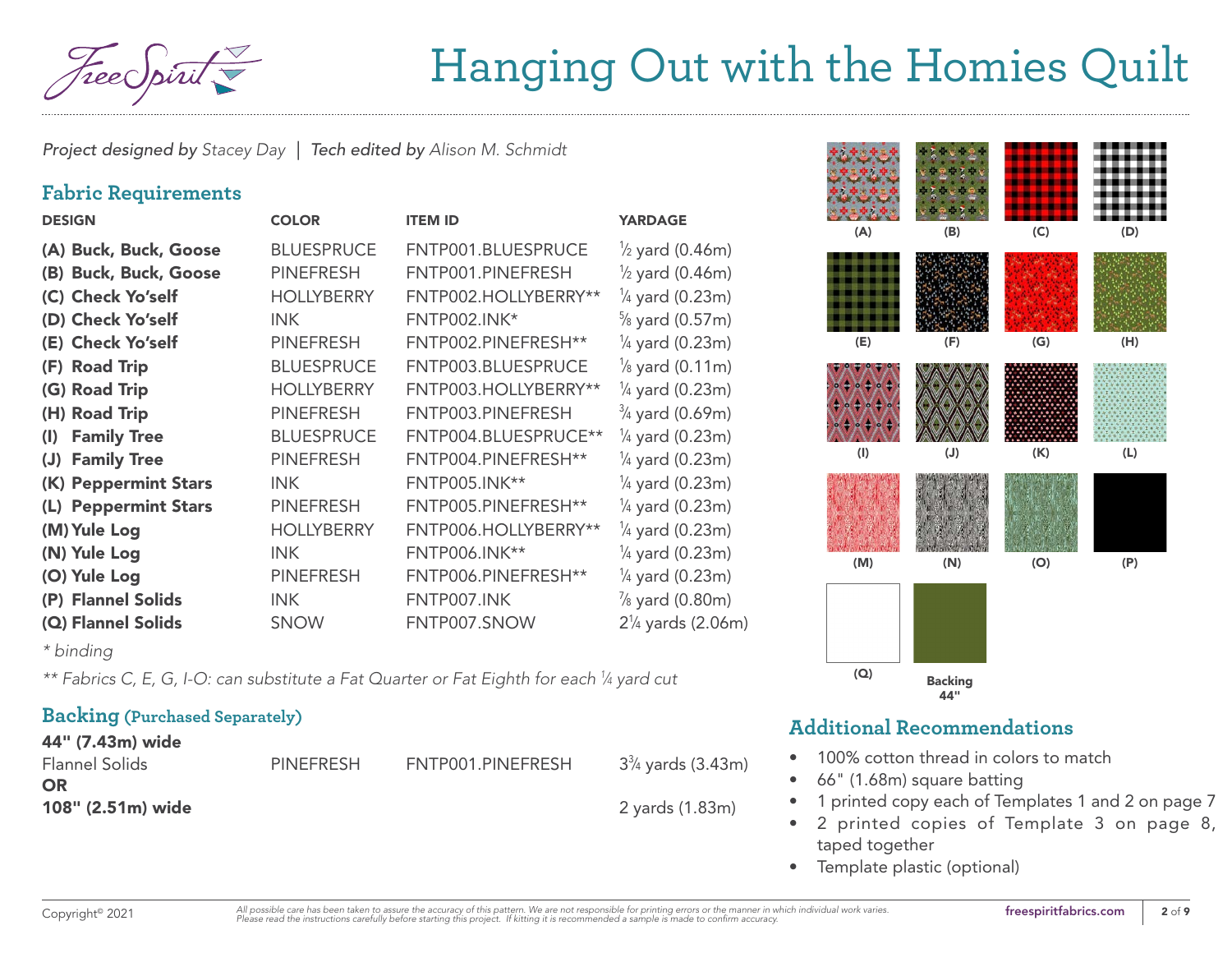#### **Cutting Instructions:**

WOF = Width of Fabric

#### Fabrics A and B, fussy cut from each:

(3) 9 " squares, fussy cut around one of each motif

Fabrics C, E, G, I-O, cut from each: (1) 9" square

#### Fabric D, cut:

(7)  $2\frac{1}{2}$ " x WOF, or enough  $2\frac{1}{2}$ "-wide bias strips to make 250" of bias binding

#### Fabric F, cut:

(2) 2"x WOF, then cut (16) Template 1, with the trees pointing to the top of the template

#### Fabric H, cut:

(1)  $10\frac{1}{2}$ " x WOF, subcut

(8)  $10\frac{1}{2}$ " x 3" for top/bottom borders (5)  $3" \times \text{WOF}$ ; cut (8)  $3" \times 10\frac{1}{2}$ " for side borders and (24) 3" squares for border star point units

#### Fabric P, cut:

(13) 21 ⁄4" x WOF; cut  $(200)$   $2\frac{1}{4}$ " squares for star points

### Fabric Q, cut:

(13) 3" x WOF; cut (40) 3"  $\times$  10½" and (25) 3" squares for sashing (7) 21 ⁄4" x WOF; cut  $(32)$  2<sup>1</sup>/<sub>4</sub>" x 5" and (32) 2<sup>1</sup>/<sub>4</sub>" x 3<sup>1</sup>/<sub>2</sub>" (4) 2" x WOF, cut (16 and 16 reversed) Template 2 (1) 9" x WOF; cut (32) 11 ⁄4" x 9"

### **Instructions**

*All seam allowances are 1 ⁄4" and pieces are sewn right sides together. Press seam allowances open after each seam unless otherwise stated.*

*As flannel is thicker than quilting cotton, you may wish to test your seam allowance with a flannel scrap before piecing all your blocks to make sure they come out to the correct finished size. Triangles for the Ornament Blocks are cut oversized and then trimmed down after piecing.* 

1. Sew a Template 2 and reversed Template 2 piece to opposite sides of all Template 1 pieces to make (16) Top Units. Press. (Fig. 1)

Fig. 1



- 2. Use the doubled Template 3 to trim all the  $8\frac{1}{2}$ " squares into 12-sided ornament shapes, noting the top for directional prints.
- **3.** Cut (16) **Fabric Q**  $2\frac{1}{4}$ " x  $3\frac{1}{2}$ " rectangles from the bottom right to top left corner as shown to make (32) Side 1 triangles. Sew a triangle, centered, to each Side 1 of each ornament piece. Open up and press. (Fig. 2)

#### Fig. 2

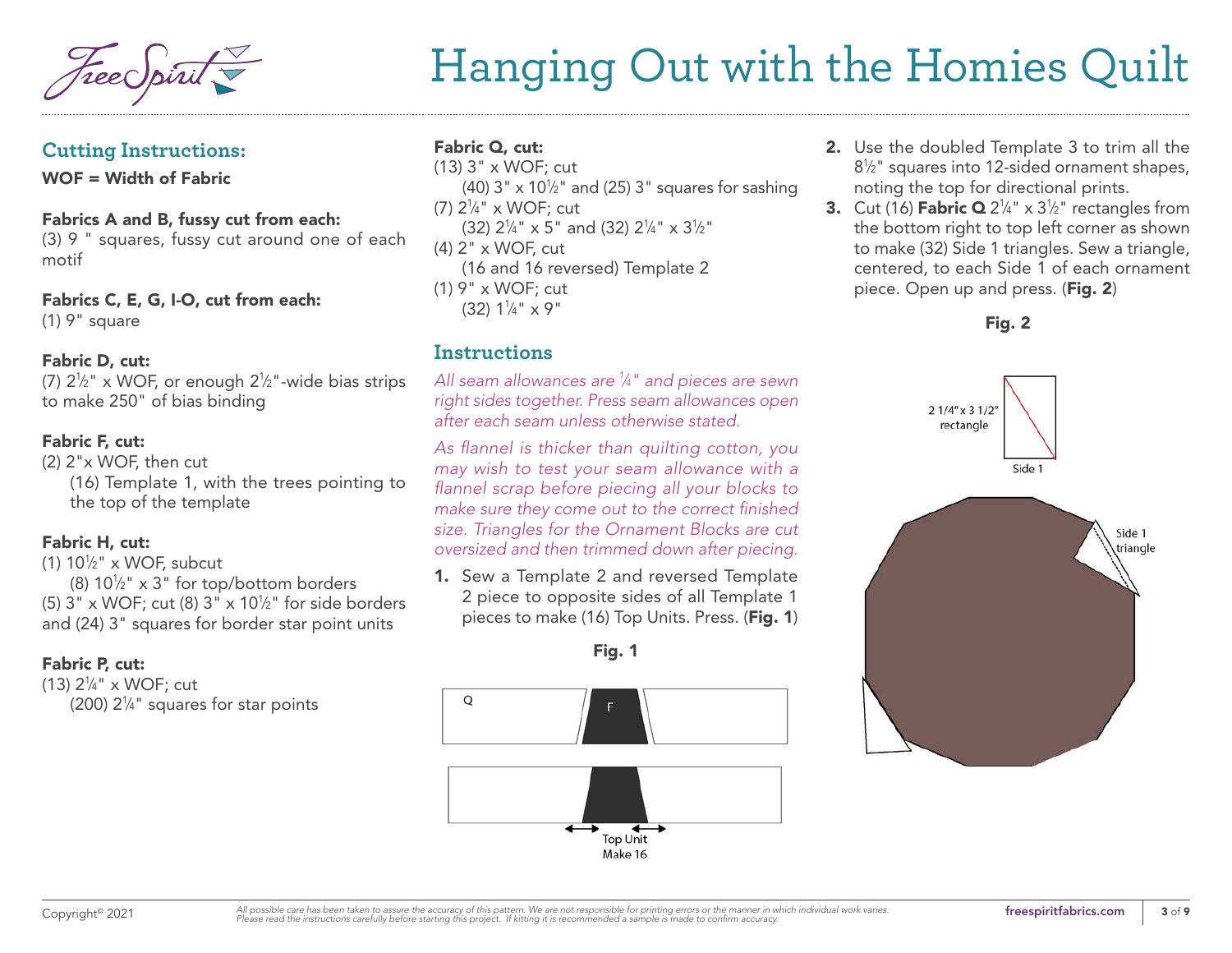

**4.** Cut the (16) remaining **Fabric Q** 2<sup>1</sup>/4" x 3<sup>1</sup>/2" rectangles on the opposite diagonal as shown to make (32) Side 2 triangles. Sew a triangle, centered, to each Side 2 of each ornament piece. Open up and press. Trim the Side 1 triangles in line with the angle of Side 3, repeat to trim the Side 2 triangles in line with Side 4. (Fig. 3)

Fig. 3

**5.** Cut (16) **Fabric Q**  $2\frac{1}{4}$ " x 5" rectangles from the bottom left to the top right corner as shown to make (32) Side 3 triangles. Cut the (16) remaining **Fabric Q** 2¼" x 5" rectangles on the opposite diagonal as shown to make (32) Side 4 triangles. Sew the triangles to Sides 3 and 4 as in the previous step. Press and square the Bottom Unit up to 9" x 9". Make 16. (Fig. 4)

> $21/4''$  x 5" rectangles

> > **TOP**

Side 3

Side 4

Side 3

**6.** Sew the **Fabric Q** 1¼" x 9" rectangles to the left and right sides of each Bottom Unit. Press, then sew a Top Unit to the top of each to complete an Ornament Block. Repeat to make (16) unique Ornament Blocks. (Fig. 5)



Fig. 5



10 1/2" x 10 1/2"

Make 16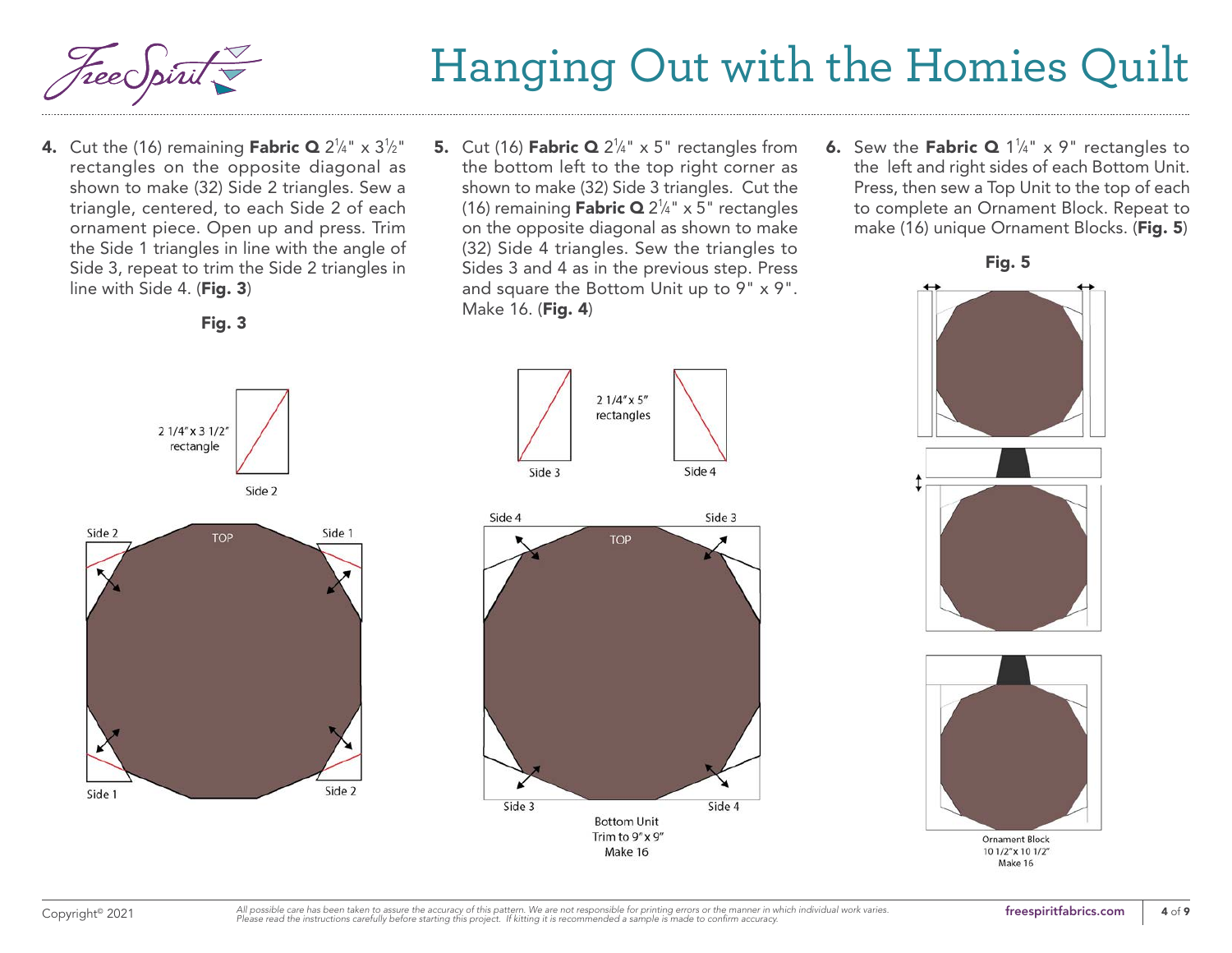

Fig. 7



- 7. Draw a diagonal line from corner to corner on the wrong side of all the **Fabric P** 2¼" squares.
- 8. Pin marked Fabric P squares, with the lines oriented as shown, to (2) opposite corners of each **Fabric Q** 3" x 10½" rectangle. Sew on the line, trim the seam allowance to  $\frac{1}{4}$ ", and open up the triangle and press. Repeat to add Fabric P squares to the remaining corners of the unit. Repeat to make (40) total Sashing Units. (Fig. 6)

Fig. 6







Sashing Unit: Make 40

- 9. Sew (5) Fabric P 3" squares and (4) Sashing Units together in a row as shown. Repeat to make (5) total Sashing Rows. (Fig. 7 shown above)
- 10. With the Fabric H trees pointing up, pin a marked Fabric P square, with the line oriented as shown, to the bottom left corner of a Fabric H 3" square. Sew on the line, trim the seam allowance to  $\frac{1}{4}$ ", and open up the triangle and press. Repeat to add a second Fabric P square to the opposite bottom corner to complete a Top Border Star Point Unit. Repeat to make 5 each of 4 different units (20 total) as shown, with the star points towards the top, bottom, left, and right sides of the Fabric H squares, keeping the trees pointing up for all. (Fig. 8)

pointing up for all units Top Bottom Left **Border Star Point Unit** Make 20 total

(5 with star points in each direction)

Fig. 8

Keep Fabric H trees

Right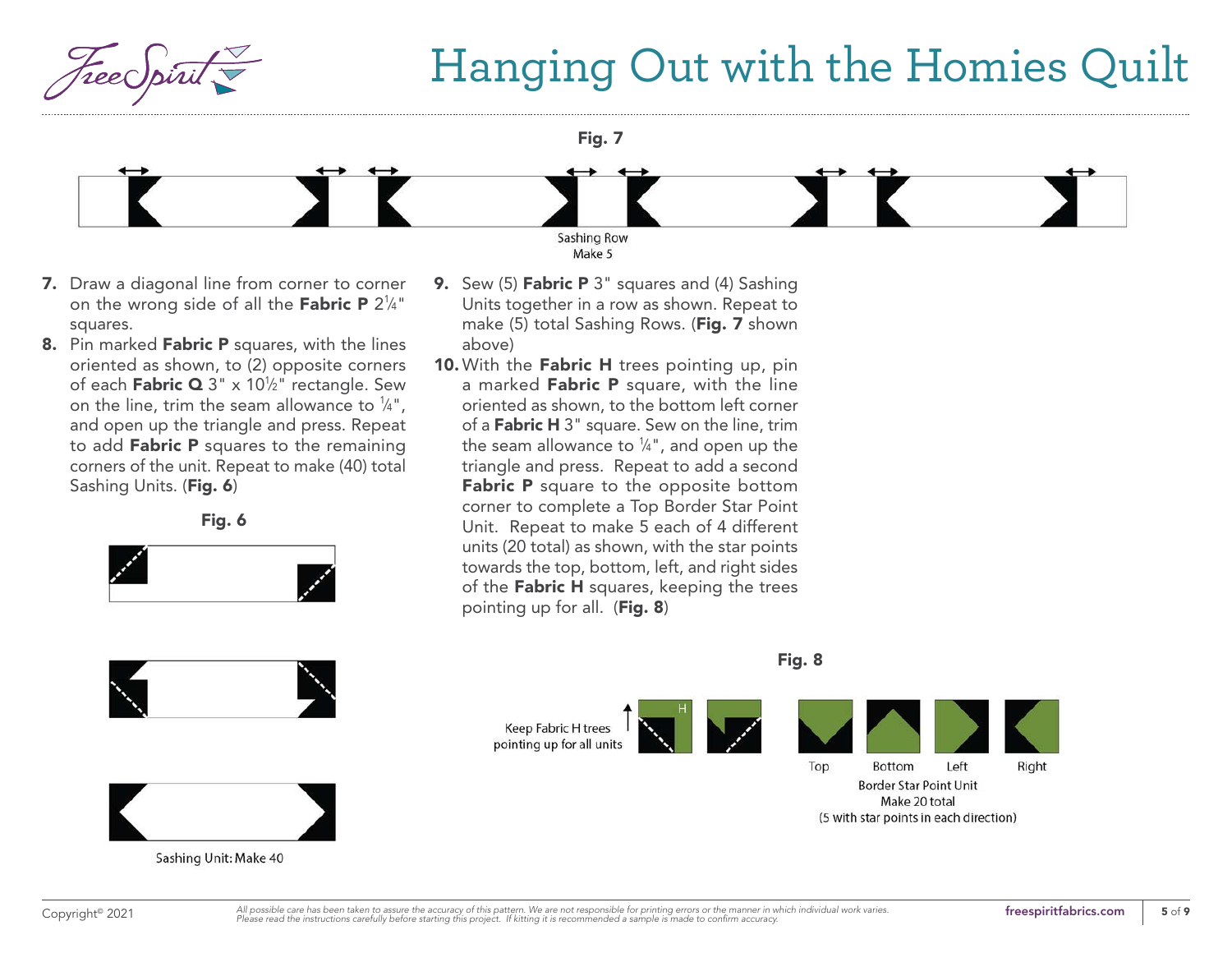



11. Sew (5) Left Border Star Point Units and (4) **Fabric H**  $3" \times 10\frac{1}{2}$  side border pieces together to make the Left Side Border, making sure all the **Fabric H** trees are pointing in the same direction. Repeat to make the Right Side Border. Sew (5) Top Border Star Point Units, (4) **Fabric H** 10<sup>1</sup>/<sub>2</sub>" x 3" top/ bottom border pieces, and (2) Fabric H 3" squares together as shown, making sure all the Fabric H trees are pointing in the same direction, to make the Top Border. Repeat to make the Bottom Border. (Fig. 9 shown above)

## **Quilt Top Assembly**

- 12. Referring to the **Quilt Layout** diagram on page 7, sew the blocks together into (4) rows of (4) blocks, with a Sashing Unit between each block and at each end of the rows.
- 13. Sew the rows together with a Sashing Row between each and at the top and bottom of the quilt center.
- 14. Sew the Left and Right Side Borders to the quilt center, press, then sew the Top and Bottom borders to the quilt top.

### **Finishing**

- **15.** Sew together the  $2\frac{1}{2}$ " **Fabric D** binding strips end-to-end using diagonal seams. Press seams open. Press the binding strip in half wrong sides together.
- 16. Layer backing (wrong side up), batting, and quilt top (right side up). Baste the layers together and quilt as desired. Trim excess batting and backing even with the top after quilting is completed.
- 17. Leaving an 8" tail of binding, sew the binding to the top of the quilt through all layers matching all raw edges. Miter corners. Stop approximately 12" from where you started. Lay both loose ends of binding flat along quilt edge. Where the loose ends meet, fold them back on themselves and press to form a crease. Using this crease as your stitching line, sew the two open ends of the binding right sides together. Trim seam to  $\frac{1}{4}$ " and press open. Finish sewing binding to quilt.
- 18. Turn the bin ding to the back of quilt and hand-stitch in place.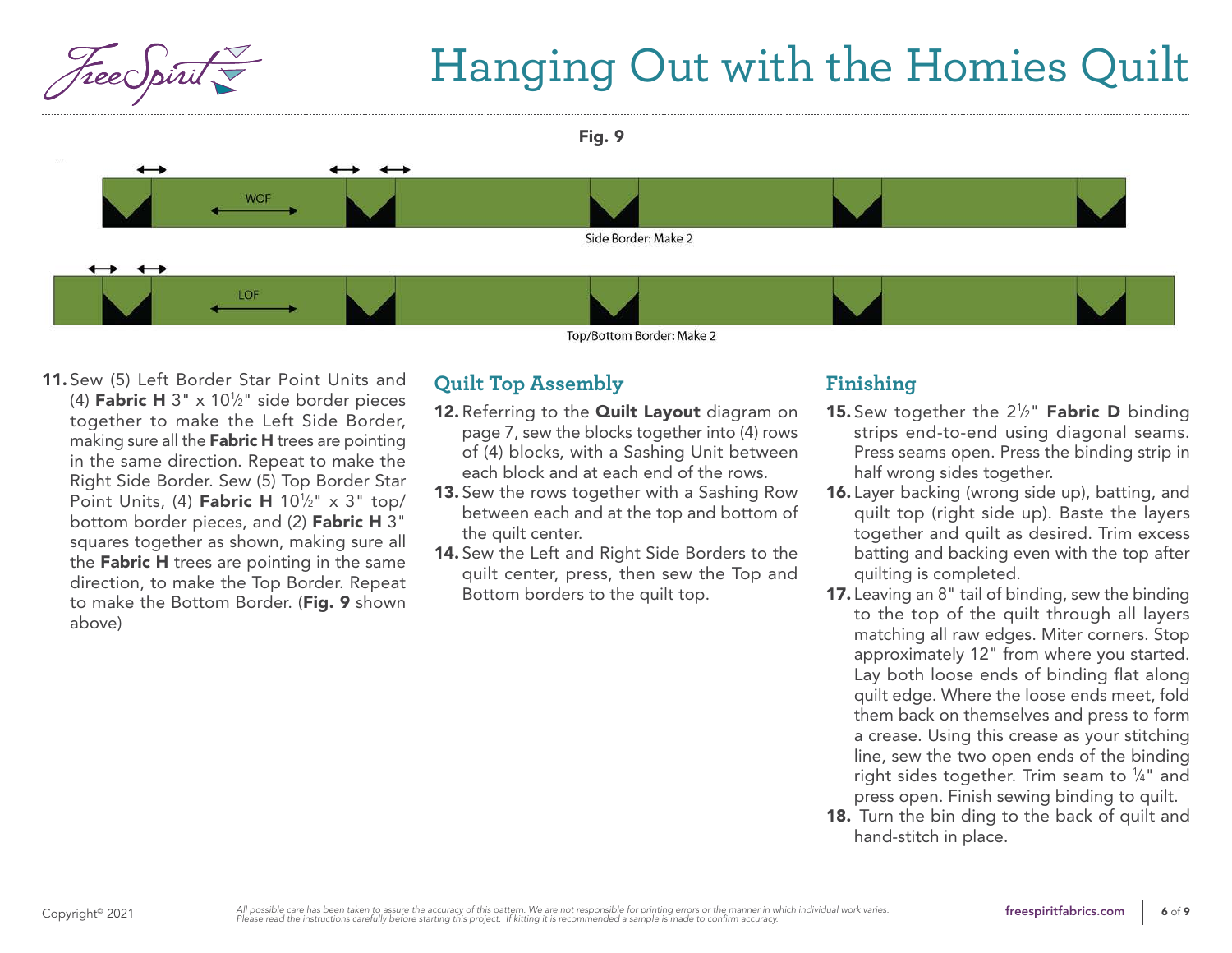

Quilt Layout



Copyright<sup>®</sup> 2021 *All* possible care has been taken to assure the accuracy of this pattern. We are not responsible for printing errors or the manner in which individual work varies. **The section that interappiritfabrics.c**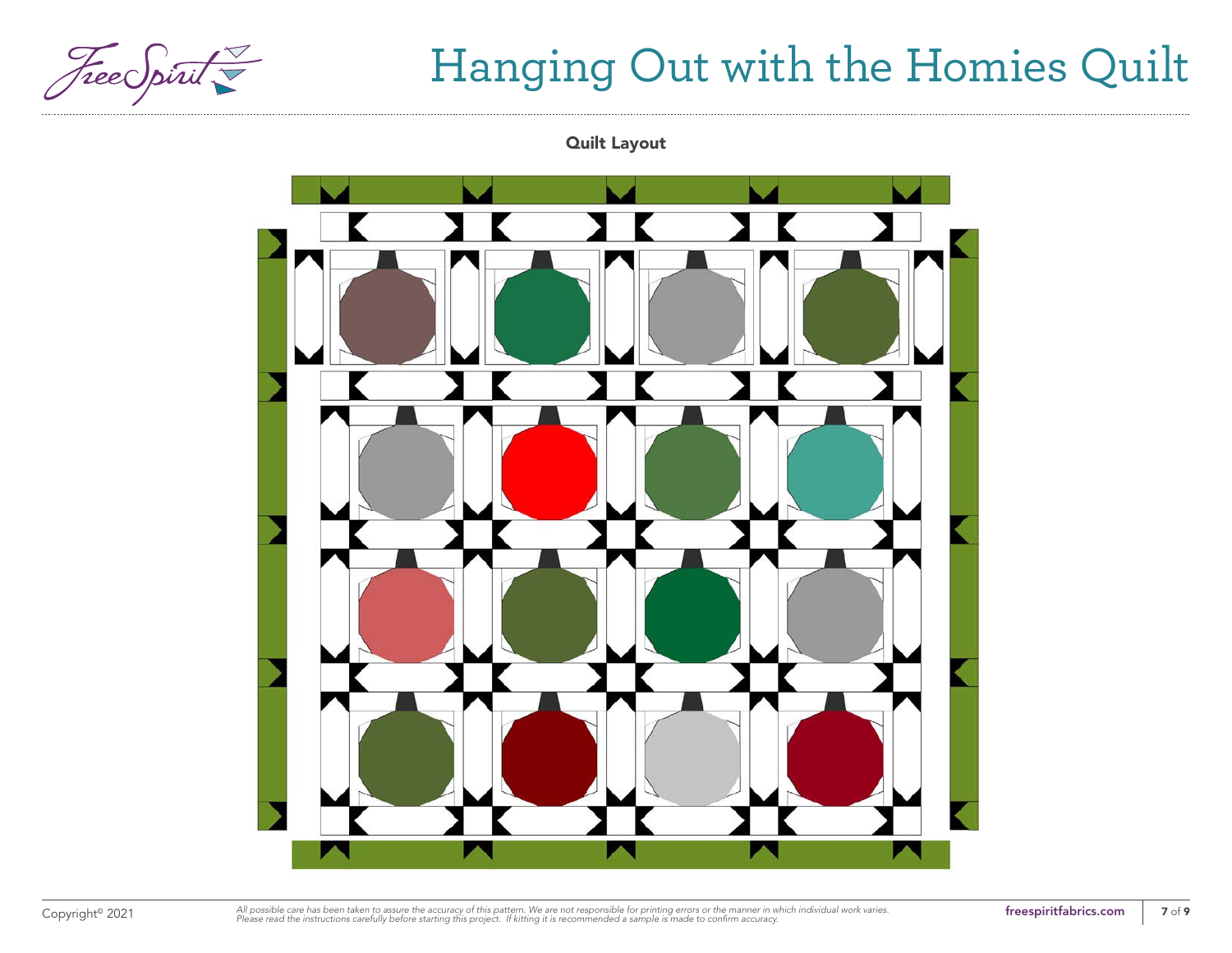<span id="page-7-0"></span>





This square should measure 1" x 1" (2.54cm x 2.54cm) when printed.

**\*\*\* Measure templates before cutting to confirm printing at 100%\*\*\***